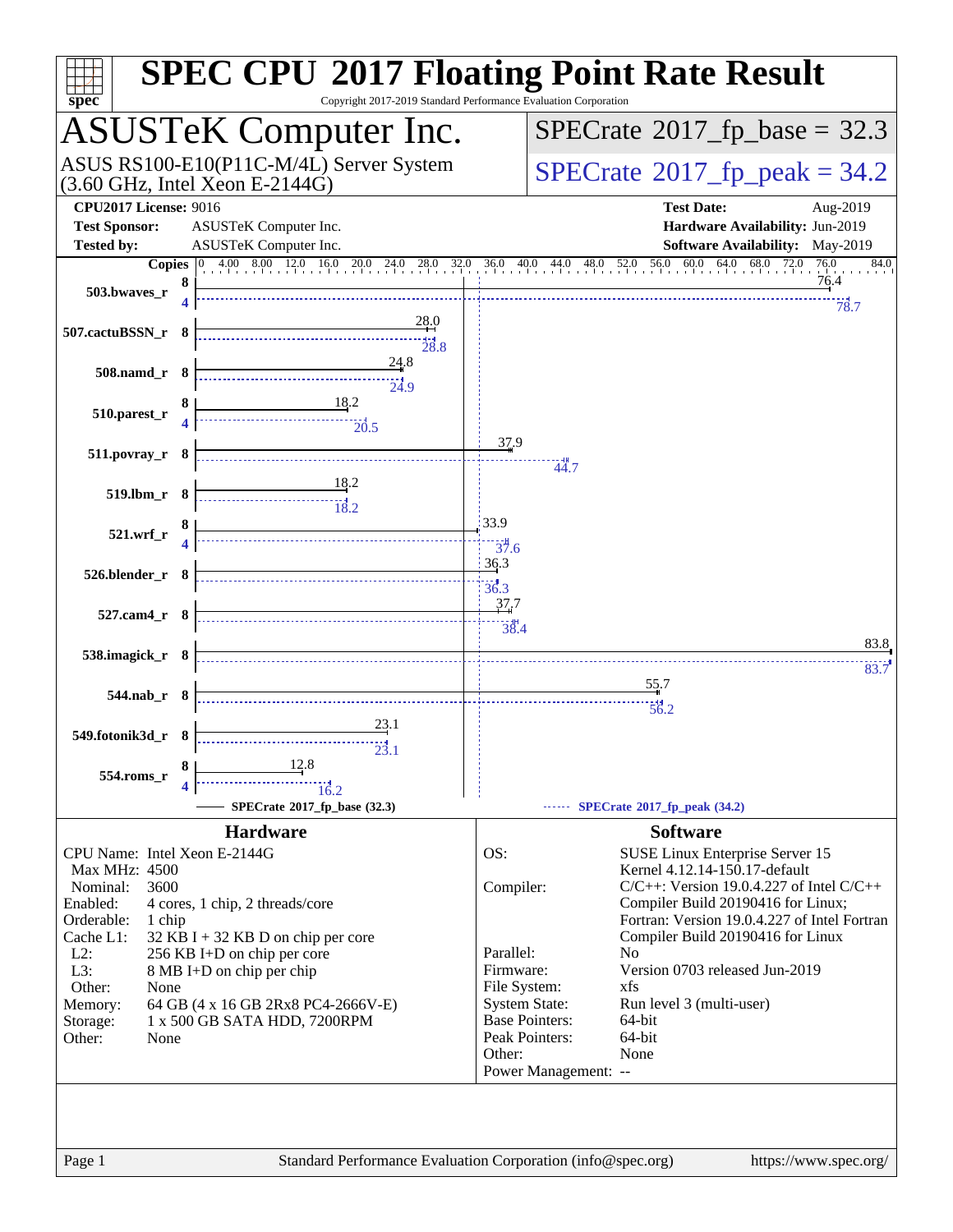

Copyright 2017-2019 Standard Performance Evaluation Corporation

# ASUSTeK Computer Inc.

 $(3.60$  GHz, Intel Xeon E-2144G) ASUS RS100-E10(P11C-M/4L) Server System  $SPECrate^{\circ}2017$  $SPECrate^{\circ}2017$  [p\_peak = 34.2

 $SPECrate$ <sup>®</sup>[2017\\_fp\\_base =](http://www.spec.org/auto/cpu2017/Docs/result-fields.html#SPECrate2017fpbase) 32.3

**[Test Sponsor:](http://www.spec.org/auto/cpu2017/Docs/result-fields.html#TestSponsor)** ASUSTeK Computer Inc. **[Hardware Availability:](http://www.spec.org/auto/cpu2017/Docs/result-fields.html#HardwareAvailability)** Jun-2019

**[CPU2017 License:](http://www.spec.org/auto/cpu2017/Docs/result-fields.html#CPU2017License)** 9016 **[Test Date:](http://www.spec.org/auto/cpu2017/Docs/result-fields.html#TestDate)** Aug-2019

**[Tested by:](http://www.spec.org/auto/cpu2017/Docs/result-fields.html#Testedby)** ASUSTeK Computer Inc. **[Software Availability:](http://www.spec.org/auto/cpu2017/Docs/result-fields.html#SoftwareAvailability)** May-2019

### **[Results Table](http://www.spec.org/auto/cpu2017/Docs/result-fields.html#ResultsTable)**

|                                     | <b>Base</b>   |                |       |                |       | <b>Peak</b>    |       |               |                |              |                |              |                |              |
|-------------------------------------|---------------|----------------|-------|----------------|-------|----------------|-------|---------------|----------------|--------------|----------------|--------------|----------------|--------------|
| <b>Benchmark</b>                    | <b>Copies</b> | <b>Seconds</b> | Ratio | <b>Seconds</b> | Ratio | <b>Seconds</b> | Ratio | <b>Copies</b> | <b>Seconds</b> | <b>Ratio</b> | <b>Seconds</b> | <b>Ratio</b> | <b>Seconds</b> | <b>Ratio</b> |
| 503.bwaves r                        | 8             | 1049           | 76.4  | 1050           | 76.4  | 1050           | 76.4  | 4             | 510            | 78.7         | 510            | 78.7         | 510            | 78.7         |
| 507.cactuBSSN r                     | 8             | 362            | 28.0  | 351            | 28.8  | 364            | 27.8  | 8             | 352            | 28.8         | 366            | 27.7         | 351            | 28.8         |
| $508$ .namd $r$                     | 8             | 308            | 24.7  | 304            | 25.0  | 307            | 24.8  | 8             | 305            | 24.9         | 306            | 24.8         | 304            | 25.0         |
| 510.parest_r                        | 8             | 1144           | 18.3  | 1150           | 18.2  | 1151           | 18.2  | 4             | 509            | 20.5         | 511            | 20.5         | 509            | 20.5         |
| 511.povray_r                        | 8             | 496            | 37.7  | 493            | 37.9  | 490            | 38.2  | 8             | 418            | 44.7         | 416            | 44.9         | 421            | 44.4         |
| 519.1bm r                           | 8             | 464            | 18.2  | 464            | 18.2  | 464            | 18.2  | 8             | 464            | 18.2         | 464            | 18.2         | 463            | 18.2         |
| $521$ .wrf r                        | 8             | 529            | 33.8  | 528            | 33.9  | 529            | 33.9  | 4             | 240            | 37.4         | 238            | 37.6         | 238            | 37.6         |
| 526.blender r                       | 8             | 335            | 36.3  | 336            | 36.3  | 336            | 36.2  | 8             | 336            | 36.3         | 335            | 36.4         | 336            | 36.3         |
| 527.cam4_r                          | 8             | 384            | 36.5  | 371            | 37.7  | 368            | 38.0  | 8             | 366            | 38.2         | 364            | 38.4         | 361            | 38.8         |
| 538.imagick_r                       | 8             | 237            | 83.8  | 238            | 83.7  | 237            | 83.8  | 8             | 238            | 83.7         | 238            | 83.6         | 238            | 83.8         |
| $544$ .nab_r                        | 8             | 242            | 55.7  | 243            | 55.5  | 241            | 55.9  | 8             | 240            | 56.2         | 239            | 56.2         | 242            | 55.7         |
| 549.fotonik3d r                     | 8             | 1351           | 23.1  | 1351           | 23.1  | 1350           | 23.1  | 8             | 1352           | 23.1         | 1352           | 23.1         | 1354           | 23.0         |
| 554.roms r                          | 8             | 993            | 12.8  | 990            | 12.8  | 989            | 12.9  | 4             | 393            | 16.2         | <u>392</u>     | 16.2         | 391            | 16.2         |
| $SPECrate^{\otimes}2017$ _fp_base = |               |                | 32.3  |                |       |                |       |               |                |              |                |              |                |              |

**[SPECrate](http://www.spec.org/auto/cpu2017/Docs/result-fields.html#SPECrate2017fppeak)[2017\\_fp\\_peak =](http://www.spec.org/auto/cpu2017/Docs/result-fields.html#SPECrate2017fppeak) 34.2**

Results appear in the [order in which they were run](http://www.spec.org/auto/cpu2017/Docs/result-fields.html#RunOrder). Bold underlined text [indicates a median measurement](http://www.spec.org/auto/cpu2017/Docs/result-fields.html#Median).

## **[Submit Notes](http://www.spec.org/auto/cpu2017/Docs/result-fields.html#SubmitNotes)**

 The taskset mechanism was used to bind copies to processors. The config file option 'submit' was used to generate taskset commands to bind each copy to a specific processor. For details, please see the config file.

## **[Operating System Notes](http://www.spec.org/auto/cpu2017/Docs/result-fields.html#OperatingSystemNotes)**

Stack size set to unlimited using "ulimit -s unlimited"

### **[General Notes](http://www.spec.org/auto/cpu2017/Docs/result-fields.html#GeneralNotes)**

Environment variables set by runcpu before the start of the run: LD\_LIBRARY\_PATH = "/spec2017\_19u4/lib/intel64"

 Binaries compiled on a system with 1x Intel Core i9-799X CPU + 32GB RAM memory using Redhat Enterprise Linux 7.5 Transparent Huge Pages enabled by default Prior to runcpu invocation Filesystem page cache synced and cleared with: sync; echo 3> /proc/sys/vm/drop\_caches Yes: The test sponsor attests, as of date of publication, that CVE-2017-5754 (Meltdown) is mitigated in the system as tested and documented. Yes: The test sponsor attests, as of date of publication, that CVE-2017-5753 (Spectre variant 1)

**(Continued on next page)**

| Page 2 | Standard Performance Evaluation Corporation (info@spec.org) | https://www.spec.org/ |
|--------|-------------------------------------------------------------|-----------------------|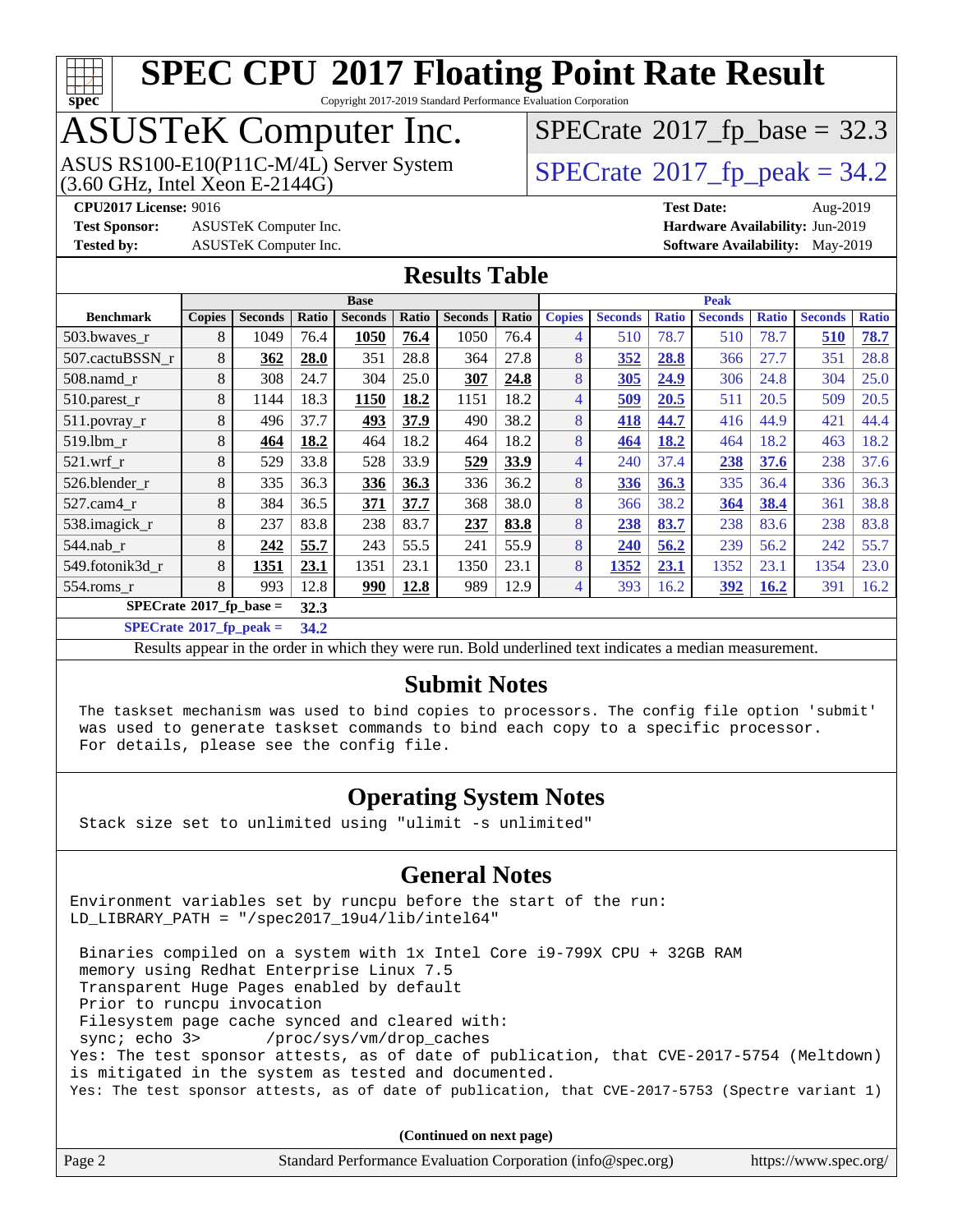

Copyright 2017-2019 Standard Performance Evaluation Corporation

## ASUSTeK Computer Inc.

(3.60 GHz, Intel Xeon E-2144G) ASUS RS100-E10(P11C-M/4L) Server System  $SPECrate^{\circ}2017$  $SPECrate^{\circ}2017$  [p\_peak = 34.2

 $SPECTate@2017_fp\_base = 32.3$ 

**[Test Sponsor:](http://www.spec.org/auto/cpu2017/Docs/result-fields.html#TestSponsor)** ASUSTeK Computer Inc. **[Hardware Availability:](http://www.spec.org/auto/cpu2017/Docs/result-fields.html#HardwareAvailability)** Jun-2019 **[Tested by:](http://www.spec.org/auto/cpu2017/Docs/result-fields.html#Testedby)** ASUSTeK Computer Inc. **[Software Availability:](http://www.spec.org/auto/cpu2017/Docs/result-fields.html#SoftwareAvailability)** May-2019

**[CPU2017 License:](http://www.spec.org/auto/cpu2017/Docs/result-fields.html#CPU2017License)** 9016 **[Test Date:](http://www.spec.org/auto/cpu2017/Docs/result-fields.html#TestDate)** Aug-2019

### **[General Notes \(Continued\)](http://www.spec.org/auto/cpu2017/Docs/result-fields.html#GeneralNotes)**

is mitigated in the system as tested and documented. Yes: The test sponsor attests, as of date of publication, that CVE-2017-5715 (Spectre variant 2) is mitigated in the system as tested and documented.

### **[Platform Notes](http://www.spec.org/auto/cpu2017/Docs/result-fields.html#PlatformNotes)**

Page 3 Standard Performance Evaluation Corporation [\(info@spec.org\)](mailto:info@spec.org) <https://www.spec.org/> BIOS Configuration: VT-d = Disabled AES = Disabled Race to Halt (RTH) = Disabled Sysinfo program /spec2017\_19u4/bin/sysinfo Rev: r5974 of 2018-05-19 9bcde8f2999c33d61f64985e45859ea9 running on linux-ngvl Fri Aug 2 18:36:15 2019 SUT (System Under Test) info as seen by some common utilities. For more information on this section, see <https://www.spec.org/cpu2017/Docs/config.html#sysinfo> From /proc/cpuinfo model name : Intel(R) Xeon(R) E-2144G CPU @ 3.60GHz 1 "physical id"s (chips) 8 "processors" cores, siblings (Caution: counting these is hw and system dependent. The following excerpts from /proc/cpuinfo might not be reliable. Use with caution.) cpu cores : 4 siblings : 8 physical 0: cores 0 1 2 3 From lscpu: Architecture: x86\_64 CPU op-mode(s): 32-bit, 64-bit Byte Order: Little Endian  $CPU(s):$  8 On-line CPU(s) list: 0-7 Thread(s) per core: 2 Core(s) per socket: 4 Socket(s): 1 NUMA node(s): 1 Vendor ID: GenuineIntel CPU family: 6<br>Model: 158 Model:<br>Model name:  $Intel(R)$  Xeon $(R)$  E-2144G CPU @ 3.60GHz Stepping: 10 CPU MHz: 3600.000 CPU max MHz: 4500.0000 CPU min MHz: 800.0000 **(Continued on next page)**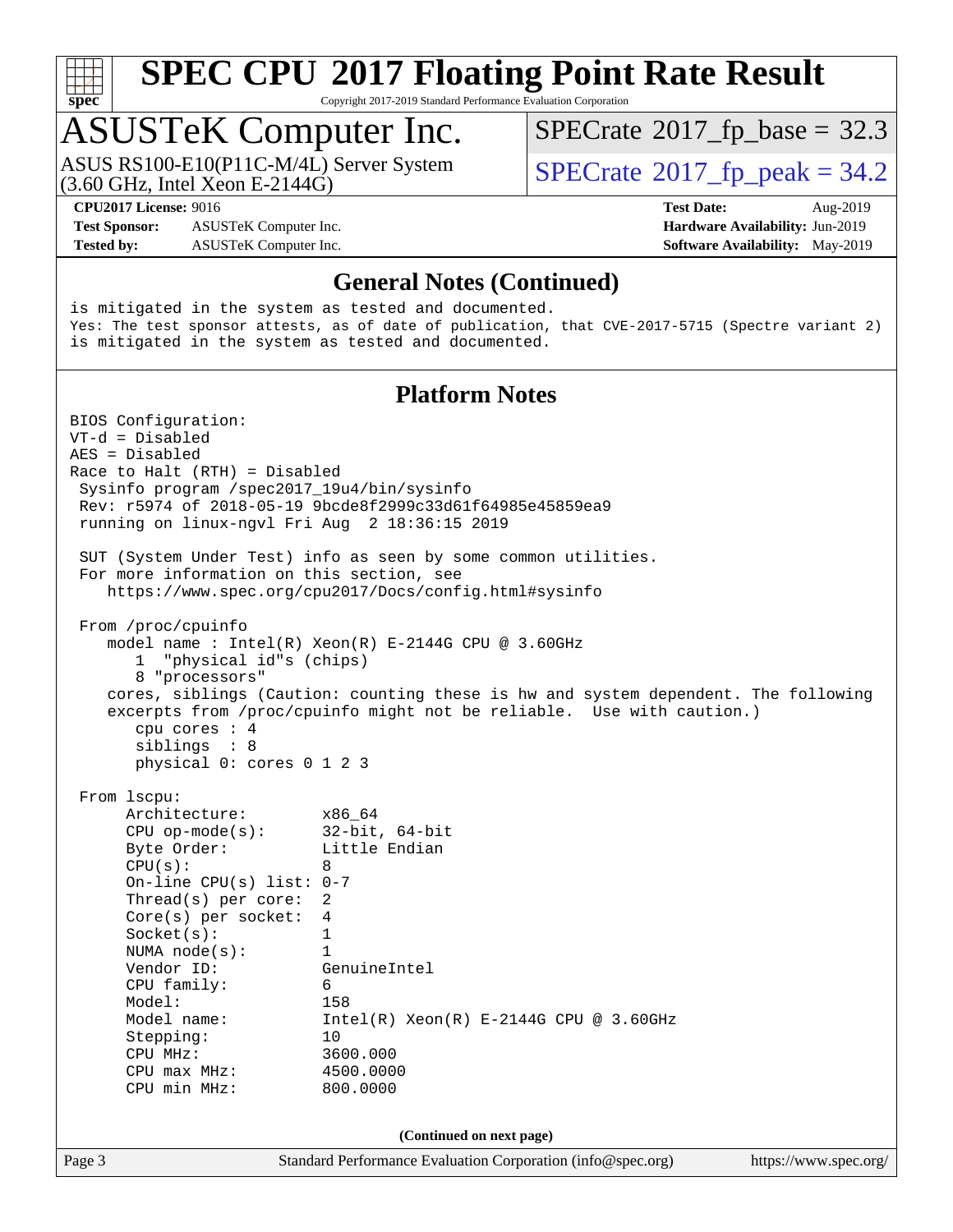

Copyright 2017-2019 Standard Performance Evaluation Corporation

## ASUSTeK Computer Inc.

(3.60 GHz, Intel Xeon E-2144G) ASUS RS100-E10(P11C-M/4L) Server System  $SPECrate^{\circ}2017$  $SPECrate^{\circ}2017$  [p\_peak = 34.2

 $SPECTate@2017_fp\_base = 32.3$ 

**[Test Sponsor:](http://www.spec.org/auto/cpu2017/Docs/result-fields.html#TestSponsor)** ASUSTeK Computer Inc. **[Hardware Availability:](http://www.spec.org/auto/cpu2017/Docs/result-fields.html#HardwareAvailability)** Jun-2019 **[Tested by:](http://www.spec.org/auto/cpu2017/Docs/result-fields.html#Testedby)** ASUSTeK Computer Inc. **[Software Availability:](http://www.spec.org/auto/cpu2017/Docs/result-fields.html#SoftwareAvailability)** May-2019

**[CPU2017 License:](http://www.spec.org/auto/cpu2017/Docs/result-fields.html#CPU2017License)** 9016 **[Test Date:](http://www.spec.org/auto/cpu2017/Docs/result-fields.html#TestDate)** Aug-2019

### **[Platform Notes \(Continued\)](http://www.spec.org/auto/cpu2017/Docs/result-fields.html#PlatformNotes)**

| BogoMIPS:               | 7200.00     |
|-------------------------|-------------|
| Virtualization:         | $VT - x$    |
| $L1d$ cache:            | 32K         |
| $L1i$ cache:            | 32K         |
| $L2$ cache:             | 256K        |
| $L3$ cache:             | 8192K       |
| NUMA $node0$ $CPU(s)$ : | $0 - 7$     |
| $Fl$ ans:               | ⊖ממזי וות f |

Flags: fpu vme de pse tsc msr pae mce cx8 apic sep mtrr pge mca cmov pat pse36 clflush dts acpi mmx fxsr sse sse2 ss ht tm pbe syscall nx pdpe1gb rdtscp lm constant\_tsc art arch\_perfmon pebs bts rep\_good nopl xtopology nonstop\_tsc cpuid aperfmperf tsc\_known\_freq pni pclmulqdq dtes64 monitor ds\_cpl vmx smx est tm2 ssse3 sdbg fma cx16 xtpr pdcm pcid sse4\_1 sse4\_2 x2apic movbe popcnt tsc\_deadline\_timer xsave avx f16c rdrand lahf\_lm abm 3dnowprefetch cpuid\_fault epb invpcid\_single pti ssbd ibrs ibpb stibp tpr\_shadow vnmi flexpriority ept vpid fsgsbase tsc\_adjust bmi1 hle avx2 smep bmi2 erms invpcid rtm mpx rdseed adx smap clflushopt intel\_pt xsaveopt xsavec xgetbv1 xsaves dtherm ida arat pln pts hwp hwp\_notify hwp\_act\_window hwp\_epp flush\_l1d

```
 /proc/cpuinfo cache data
    cache size : 8192 KB
```
 From numactl --hardware WARNING: a numactl 'node' might or might not correspond to a physical chip. available: 1 nodes (0)

```
 node 0 cpus: 0 1 2 3 4 5 6 7
 node 0 size: 64322 MB
 node 0 free: 63819 MB
 node distances:
 node 0
   0: 10
```
 From /proc/meminfo MemTotal: 65865912 kB HugePages\_Total: 0 Hugepagesize: 2048 kB

 From /etc/\*release\* /etc/\*version\* os-release: NAME="SLES" VERSION="15" VERSION\_ID="15" PRETTY\_NAME="SUSE Linux Enterprise Server 15" ID="sles" ID\_LIKE="suse" ANSI\_COLOR="0;32" CPE\_NAME="cpe:/o:suse:sles:15"

**(Continued on next page)**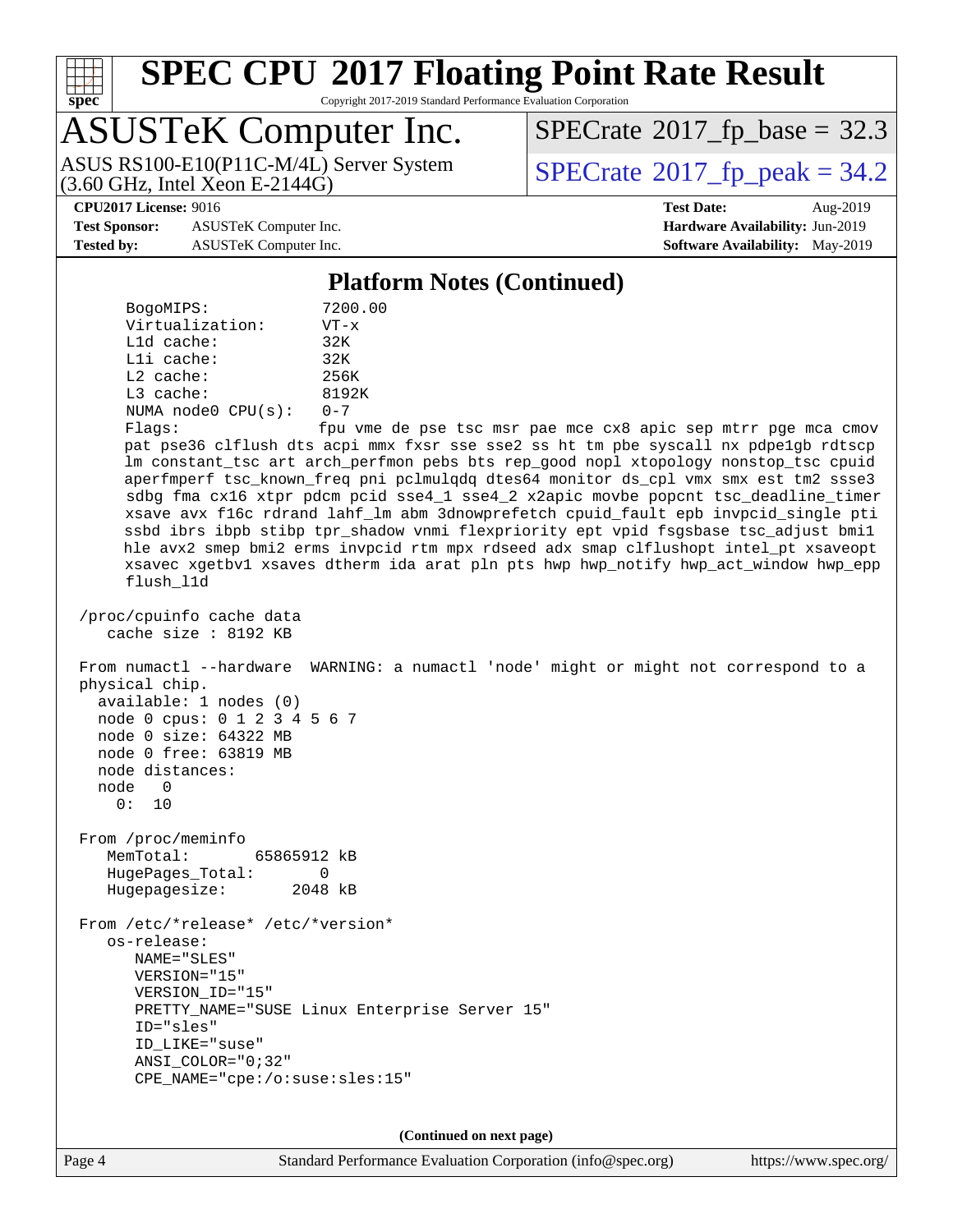

Copyright 2017-2019 Standard Performance Evaluation Corporation

# ASUSTeK Computer Inc.

 $(3.60$  GHz, Intel Xeon E-2144G) ASUS RS100-E10(P11C-M/4L) Server System  $SPECrate^{\circ}2017$  $SPECrate^{\circ}2017$  [p\_peak = 34.2

 $SPECTate@2017_fp\_base = 32.3$ 

**[Test Sponsor:](http://www.spec.org/auto/cpu2017/Docs/result-fields.html#TestSponsor)** ASUSTeK Computer Inc. **[Hardware Availability:](http://www.spec.org/auto/cpu2017/Docs/result-fields.html#HardwareAvailability)** Jun-2019 **[Tested by:](http://www.spec.org/auto/cpu2017/Docs/result-fields.html#Testedby)** ASUSTeK Computer Inc. **[Software Availability:](http://www.spec.org/auto/cpu2017/Docs/result-fields.html#SoftwareAvailability)** May-2019

**[CPU2017 License:](http://www.spec.org/auto/cpu2017/Docs/result-fields.html#CPU2017License)** 9016 **[Test Date:](http://www.spec.org/auto/cpu2017/Docs/result-fields.html#TestDate)** Aug-2019

### **[Platform Notes \(Continued\)](http://www.spec.org/auto/cpu2017/Docs/result-fields.html#PlatformNotes)**

uname -a:

 Linux linux-ngvl 4.12.14-150.17-default #1 SMP Thu May 2 15:15:46 UTC 2019 (bf13fb8) x86\_64 x86\_64 x86\_64 GNU/Linux

Kernel self-reported vulnerability status:

 CVE-2017-5754 (Meltdown): Mitigation: PTI CVE-2017-5753 (Spectre variant 1): Mitigation: \_\_user pointer sanitization CVE-2017-5715 (Spectre variant 2): Mitigation: Full generic retpoline, IBPB: conditional, IBRS\_FW, STIBP: conditional, RSB filling

run-level 3 Aug 2 18:26

 SPEC is set to: /spec2017\_19u4 Filesystem Type Size Used Avail Use% Mounted on /dev/sda4 xfs 442G 23G 419G 6% /

 Additional information from dmidecode follows. WARNING: Use caution when you interpret this section. The 'dmidecode' program reads system data which is "intended to allow hardware to be accurately determined", but the intent may not be met, as there are frequent changes to hardware, firmware, and the "DMTF SMBIOS" standard. BIOS American Megatrends Inc. 0703 06/13/2019 Memory: 4x Samsung M391A2K43BB1-CTD 16 GB 2 rank 2667, configured at 2666

(End of data from sysinfo program)

## **[Compiler Version Notes](http://www.spec.org/auto/cpu2017/Docs/result-fields.html#CompilerVersionNotes)**

============================================================================== C | 519.lbm\_r(base, peak) 538.imagick\_r(base, peak) | 544.nab\_r(base, peak) ------------------------------------------------------------------------------ Intel(R) C Intel(R) 64 Compiler for applications running on Intel(R)  $64$ , Version 19.0.4.227 Build 20190416 Copyright (C) 1985-2019 Intel Corporation. All rights reserved. ------------------------------------------------------------------------------ ============================================================================== C++ | 508.namd\_r(base, peak) 510.parest\_r(base, peak) ------------------------------------------------------------------------------ Intel(R) C++ Intel(R) 64 Compiler for applications running on Intel(R)  $64$ , Version 19.0.4.227 Build 20190416 Copyright (C) 1985-2019 Intel Corporation. All rights reserved. ------------------------------------------------------------------------------

**(Continued on next page)**

Page 5 Standard Performance Evaluation Corporation [\(info@spec.org\)](mailto:info@spec.org) <https://www.spec.org/>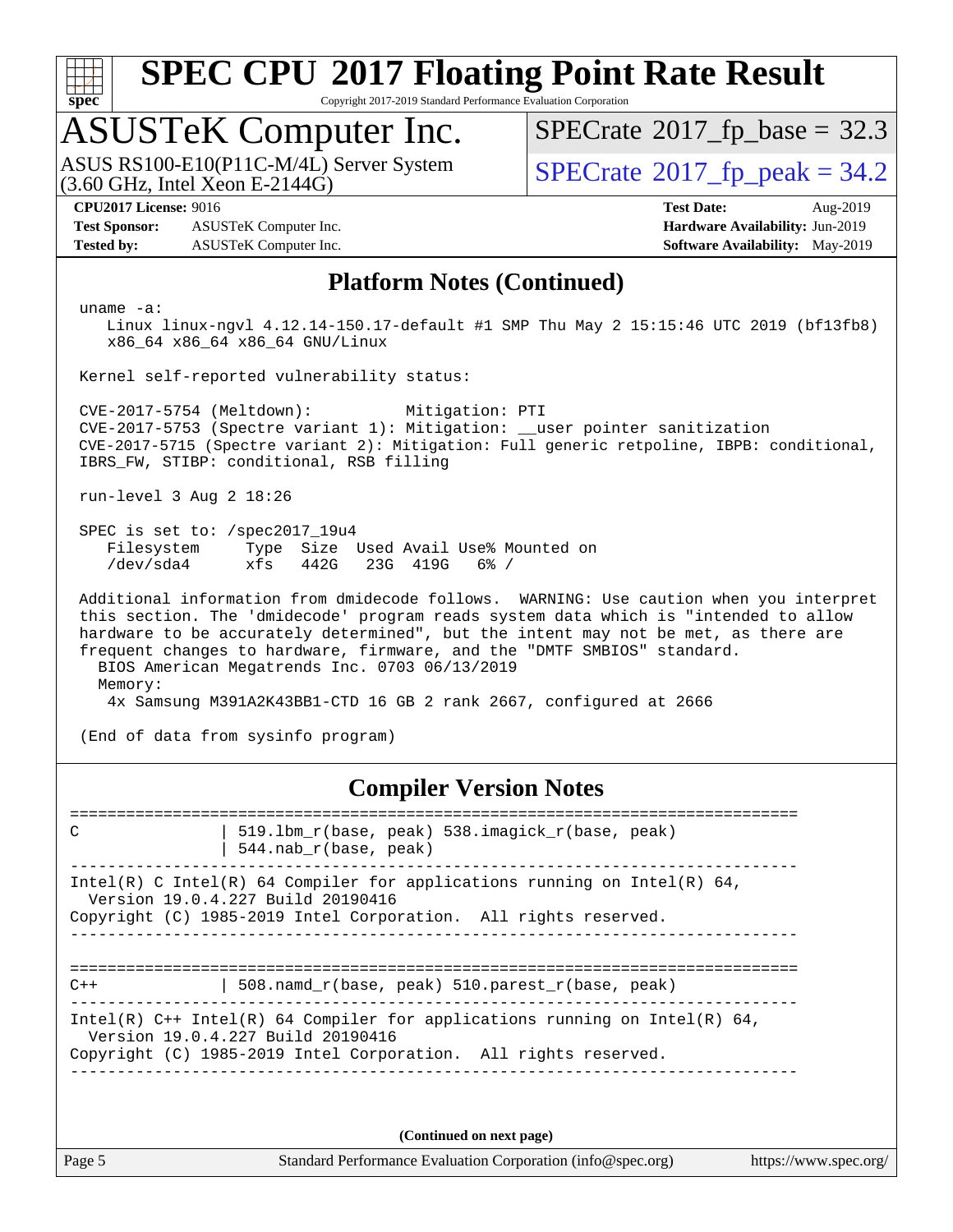

Copyright 2017-2019 Standard Performance Evaluation Corporation

# ASUSTeK Computer Inc.

ASUS RS100-E10(P11C-M/4L) Server System  $(3.60 \text{ GHz}, \text{ Intel Xeon E-2144G})$   $\big| \text{SPECrate} \textcirc 2017\_fp\_peak = 34.2$  $\big| \text{SPECrate} \textcirc 2017\_fp\_peak = 34.2$  $\big| \text{SPECrate} \textcirc 2017\_fp\_peak = 34.2$ 

 $SPECrate$ <sup>®</sup>[2017\\_fp\\_base =](http://www.spec.org/auto/cpu2017/Docs/result-fields.html#SPECrate2017fpbase) 32.3

**[Test Sponsor:](http://www.spec.org/auto/cpu2017/Docs/result-fields.html#TestSponsor)** ASUSTeK Computer Inc. **[Hardware Availability:](http://www.spec.org/auto/cpu2017/Docs/result-fields.html#HardwareAvailability)** Jun-2019 **[Tested by:](http://www.spec.org/auto/cpu2017/Docs/result-fields.html#Testedby)** ASUSTeK Computer Inc. **[Software Availability:](http://www.spec.org/auto/cpu2017/Docs/result-fields.html#SoftwareAvailability)** May-2019

**[CPU2017 License:](http://www.spec.org/auto/cpu2017/Docs/result-fields.html#CPU2017License)** 9016 **[Test Date:](http://www.spec.org/auto/cpu2017/Docs/result-fields.html#TestDate)** Aug-2019

### **[Compiler Version Notes \(Continued\)](http://www.spec.org/auto/cpu2017/Docs/result-fields.html#CompilerVersionNotes)**

| ================<br>C++, C                                                                                                                                                                                                                                                                                                                                               | $511.povray_r(base, peak) 526.blender_r(base, peak)$                                                                                                                                                                                                                                                                                                                                                                                                                                                                                                                 |  |  |  |  |
|--------------------------------------------------------------------------------------------------------------------------------------------------------------------------------------------------------------------------------------------------------------------------------------------------------------------------------------------------------------------------|----------------------------------------------------------------------------------------------------------------------------------------------------------------------------------------------------------------------------------------------------------------------------------------------------------------------------------------------------------------------------------------------------------------------------------------------------------------------------------------------------------------------------------------------------------------------|--|--|--|--|
| Intel(R) $C++$ Intel(R) 64 Compiler for applications running on Intel(R) 64,<br>Version 19.0.4.227 Build 20190416<br>Copyright (C) 1985-2019 Intel Corporation. All rights reserved.<br>Intel(R) C Intel(R) 64 Compiler for applications running on Intel(R) 64,<br>Version 19.0.4.227 Build 20190416<br>Copyright (C) 1985-2019 Intel Corporation. All rights reserved. |                                                                                                                                                                                                                                                                                                                                                                                                                                                                                                                                                                      |  |  |  |  |
|                                                                                                                                                                                                                                                                                                                                                                          | $C++$ , C, Fortran   507.cactuBSSN_r(base, peak)                                                                                                                                                                                                                                                                                                                                                                                                                                                                                                                     |  |  |  |  |
|                                                                                                                                                                                                                                                                                                                                                                          | Intel(R) $C++$ Intel(R) 64 Compiler for applications running on Intel(R) 64,<br>Version 19.0.4.227 Build 20190416<br>Copyright (C) 1985-2019 Intel Corporation. All rights reserved.<br>Intel(R) C Intel(R) 64 Compiler for applications running on Intel(R) 64,<br>Version 19.0.4.227 Build 20190416<br>Copyright (C) 1985-2019 Intel Corporation. All rights reserved.<br>$Intel(R)$ Fortran Intel(R) 64 Compiler for applications running on Intel(R)<br>64, Version 19.0.4.227 Build 20190416<br>Copyright (C) 1985-2019 Intel Corporation. All rights reserved. |  |  |  |  |
| Fortran                                                                                                                                                                                                                                                                                                                                                                  | 503.bwaves_r(base, peak) 549.fotonik3d_r(base, peak)<br>554.roms_r(base, peak)                                                                                                                                                                                                                                                                                                                                                                                                                                                                                       |  |  |  |  |
| $Intel(R)$ Fortran Intel(R) 64 Compiler for applications running on Intel(R)<br>64, Version 19.0.4.227 Build 20190416<br>Copyright (C) 1985-2019 Intel Corporation. All rights reserved.                                                                                                                                                                                 |                                                                                                                                                                                                                                                                                                                                                                                                                                                                                                                                                                      |  |  |  |  |
|                                                                                                                                                                                                                                                                                                                                                                          | Fortran, C   521.wrf_r(base, peak) $527.cam4_r(base, peak)$                                                                                                                                                                                                                                                                                                                                                                                                                                                                                                          |  |  |  |  |
|                                                                                                                                                                                                                                                                                                                                                                          | $Intel(R)$ Fortran Intel(R) 64 Compiler for applications running on Intel(R)<br>64, Version 19.0.4.227 Build 20190416<br>Copyright (C) 1985-2019 Intel Corporation. All rights reserved.<br>Intel(R) C Intel(R) 64 Compiler for applications running on Intel(R) 64,<br>Version 19.0.4.227 Build 20190416<br>Copyright (C) 1985-2019 Intel Corporation. All rights reserved.                                                                                                                                                                                         |  |  |  |  |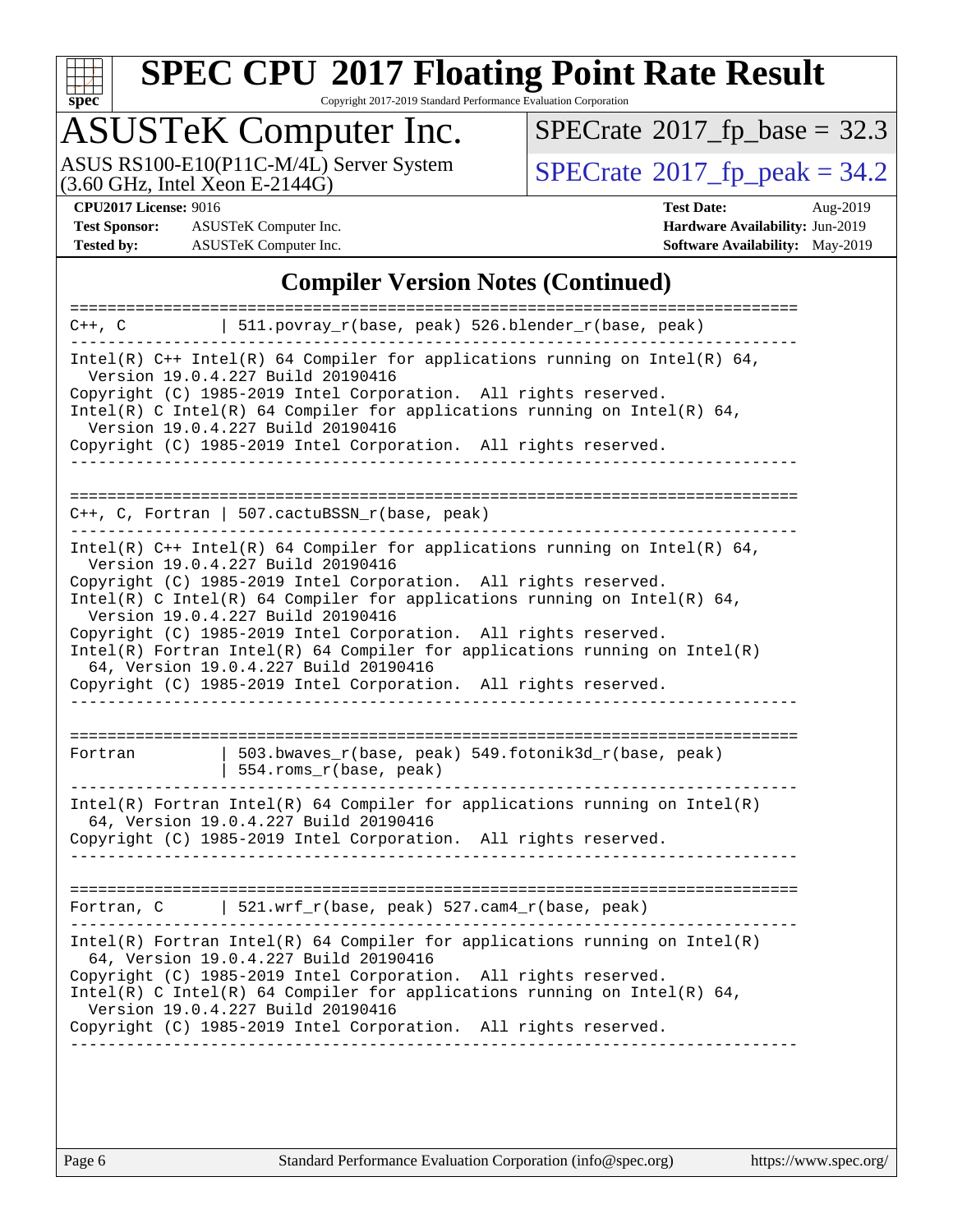

Copyright 2017-2019 Standard Performance Evaluation Corporation

## ASUSTeK Computer Inc.

ASUS RS100-E10(P11C-M/4L) Server System<br>(3.60 GHz, Intel Xeon E-2144G)

 $SPECTate@2017_fp\_base = 32.3$ 

 $SPECTate@2017_fp\_peak = 34.2$ 

**[Test Sponsor:](http://www.spec.org/auto/cpu2017/Docs/result-fields.html#TestSponsor)** ASUSTeK Computer Inc. **[Hardware Availability:](http://www.spec.org/auto/cpu2017/Docs/result-fields.html#HardwareAvailability)** Jun-2019 **[Tested by:](http://www.spec.org/auto/cpu2017/Docs/result-fields.html#Testedby)** ASUSTeK Computer Inc. **[Software Availability:](http://www.spec.org/auto/cpu2017/Docs/result-fields.html#SoftwareAvailability)** May-2019

**[CPU2017 License:](http://www.spec.org/auto/cpu2017/Docs/result-fields.html#CPU2017License)** 9016 **[Test Date:](http://www.spec.org/auto/cpu2017/Docs/result-fields.html#TestDate)** Aug-2019

## **[Base Compiler Invocation](http://www.spec.org/auto/cpu2017/Docs/result-fields.html#BaseCompilerInvocation)**

[C benchmarks](http://www.spec.org/auto/cpu2017/Docs/result-fields.html#Cbenchmarks): [icc -m64 -std=c11](http://www.spec.org/cpu2017/results/res2019q3/cpu2017-20190826-17249.flags.html#user_CCbase_intel_icc_64bit_c11_33ee0cdaae7deeeab2a9725423ba97205ce30f63b9926c2519791662299b76a0318f32ddfffdc46587804de3178b4f9328c46fa7c2b0cd779d7a61945c91cd35)

[C++ benchmarks:](http://www.spec.org/auto/cpu2017/Docs/result-fields.html#CXXbenchmarks) [icpc -m64](http://www.spec.org/cpu2017/results/res2019q3/cpu2017-20190826-17249.flags.html#user_CXXbase_intel_icpc_64bit_4ecb2543ae3f1412ef961e0650ca070fec7b7afdcd6ed48761b84423119d1bf6bdf5cad15b44d48e7256388bc77273b966e5eb805aefd121eb22e9299b2ec9d9)

[Fortran benchmarks](http://www.spec.org/auto/cpu2017/Docs/result-fields.html#Fortranbenchmarks): [ifort -m64](http://www.spec.org/cpu2017/results/res2019q3/cpu2017-20190826-17249.flags.html#user_FCbase_intel_ifort_64bit_24f2bb282fbaeffd6157abe4f878425411749daecae9a33200eee2bee2fe76f3b89351d69a8130dd5949958ce389cf37ff59a95e7a40d588e8d3a57e0c3fd751)

[Benchmarks using both Fortran and C](http://www.spec.org/auto/cpu2017/Docs/result-fields.html#BenchmarksusingbothFortranandC): [ifort -m64](http://www.spec.org/cpu2017/results/res2019q3/cpu2017-20190826-17249.flags.html#user_CC_FCbase_intel_ifort_64bit_24f2bb282fbaeffd6157abe4f878425411749daecae9a33200eee2bee2fe76f3b89351d69a8130dd5949958ce389cf37ff59a95e7a40d588e8d3a57e0c3fd751) [icc -m64 -std=c11](http://www.spec.org/cpu2017/results/res2019q3/cpu2017-20190826-17249.flags.html#user_CC_FCbase_intel_icc_64bit_c11_33ee0cdaae7deeeab2a9725423ba97205ce30f63b9926c2519791662299b76a0318f32ddfffdc46587804de3178b4f9328c46fa7c2b0cd779d7a61945c91cd35)

[Benchmarks using both C and C++:](http://www.spec.org/auto/cpu2017/Docs/result-fields.html#BenchmarksusingbothCandCXX) [icpc -m64](http://www.spec.org/cpu2017/results/res2019q3/cpu2017-20190826-17249.flags.html#user_CC_CXXbase_intel_icpc_64bit_4ecb2543ae3f1412ef961e0650ca070fec7b7afdcd6ed48761b84423119d1bf6bdf5cad15b44d48e7256388bc77273b966e5eb805aefd121eb22e9299b2ec9d9) [icc -m64 -std=c11](http://www.spec.org/cpu2017/results/res2019q3/cpu2017-20190826-17249.flags.html#user_CC_CXXbase_intel_icc_64bit_c11_33ee0cdaae7deeeab2a9725423ba97205ce30f63b9926c2519791662299b76a0318f32ddfffdc46587804de3178b4f9328c46fa7c2b0cd779d7a61945c91cd35)

[Benchmarks using Fortran, C, and C++:](http://www.spec.org/auto/cpu2017/Docs/result-fields.html#BenchmarksusingFortranCandCXX) [icpc -m64](http://www.spec.org/cpu2017/results/res2019q3/cpu2017-20190826-17249.flags.html#user_CC_CXX_FCbase_intel_icpc_64bit_4ecb2543ae3f1412ef961e0650ca070fec7b7afdcd6ed48761b84423119d1bf6bdf5cad15b44d48e7256388bc77273b966e5eb805aefd121eb22e9299b2ec9d9) [icc -m64 -std=c11](http://www.spec.org/cpu2017/results/res2019q3/cpu2017-20190826-17249.flags.html#user_CC_CXX_FCbase_intel_icc_64bit_c11_33ee0cdaae7deeeab2a9725423ba97205ce30f63b9926c2519791662299b76a0318f32ddfffdc46587804de3178b4f9328c46fa7c2b0cd779d7a61945c91cd35) [ifort -m64](http://www.spec.org/cpu2017/results/res2019q3/cpu2017-20190826-17249.flags.html#user_CC_CXX_FCbase_intel_ifort_64bit_24f2bb282fbaeffd6157abe4f878425411749daecae9a33200eee2bee2fe76f3b89351d69a8130dd5949958ce389cf37ff59a95e7a40d588e8d3a57e0c3fd751)

## **[Base Portability Flags](http://www.spec.org/auto/cpu2017/Docs/result-fields.html#BasePortabilityFlags)**

 503.bwaves\_r: [-DSPEC\\_LP64](http://www.spec.org/cpu2017/results/res2019q3/cpu2017-20190826-17249.flags.html#suite_basePORTABILITY503_bwaves_r_DSPEC_LP64) 507.cactuBSSN\_r: [-DSPEC\\_LP64](http://www.spec.org/cpu2017/results/res2019q3/cpu2017-20190826-17249.flags.html#suite_basePORTABILITY507_cactuBSSN_r_DSPEC_LP64) 508.namd\_r: [-DSPEC\\_LP64](http://www.spec.org/cpu2017/results/res2019q3/cpu2017-20190826-17249.flags.html#suite_basePORTABILITY508_namd_r_DSPEC_LP64) 510.parest\_r: [-DSPEC\\_LP64](http://www.spec.org/cpu2017/results/res2019q3/cpu2017-20190826-17249.flags.html#suite_basePORTABILITY510_parest_r_DSPEC_LP64) 511.povray\_r: [-DSPEC\\_LP64](http://www.spec.org/cpu2017/results/res2019q3/cpu2017-20190826-17249.flags.html#suite_basePORTABILITY511_povray_r_DSPEC_LP64) 519.lbm\_r: [-DSPEC\\_LP64](http://www.spec.org/cpu2017/results/res2019q3/cpu2017-20190826-17249.flags.html#suite_basePORTABILITY519_lbm_r_DSPEC_LP64) 521.wrf\_r: [-DSPEC\\_LP64](http://www.spec.org/cpu2017/results/res2019q3/cpu2017-20190826-17249.flags.html#suite_basePORTABILITY521_wrf_r_DSPEC_LP64) [-DSPEC\\_CASE\\_FLAG](http://www.spec.org/cpu2017/results/res2019q3/cpu2017-20190826-17249.flags.html#b521.wrf_r_baseCPORTABILITY_DSPEC_CASE_FLAG) [-convert big\\_endian](http://www.spec.org/cpu2017/results/res2019q3/cpu2017-20190826-17249.flags.html#user_baseFPORTABILITY521_wrf_r_convert_big_endian_c3194028bc08c63ac5d04de18c48ce6d347e4e562e8892b8bdbdc0214820426deb8554edfa529a3fb25a586e65a3d812c835984020483e7e73212c4d31a38223) 526.blender\_r: [-DSPEC\\_LP64](http://www.spec.org/cpu2017/results/res2019q3/cpu2017-20190826-17249.flags.html#suite_basePORTABILITY526_blender_r_DSPEC_LP64) [-DSPEC\\_LINUX](http://www.spec.org/cpu2017/results/res2019q3/cpu2017-20190826-17249.flags.html#b526.blender_r_baseCPORTABILITY_DSPEC_LINUX) [-funsigned-char](http://www.spec.org/cpu2017/results/res2019q3/cpu2017-20190826-17249.flags.html#user_baseCPORTABILITY526_blender_r_force_uchar_40c60f00ab013830e2dd6774aeded3ff59883ba5a1fc5fc14077f794d777847726e2a5858cbc7672e36e1b067e7e5c1d9a74f7176df07886a243d7cc18edfe67) 527.cam4\_r: [-DSPEC\\_LP64](http://www.spec.org/cpu2017/results/res2019q3/cpu2017-20190826-17249.flags.html#suite_basePORTABILITY527_cam4_r_DSPEC_LP64) [-DSPEC\\_CASE\\_FLAG](http://www.spec.org/cpu2017/results/res2019q3/cpu2017-20190826-17249.flags.html#b527.cam4_r_baseCPORTABILITY_DSPEC_CASE_FLAG) 538.imagick\_r: [-DSPEC\\_LP64](http://www.spec.org/cpu2017/results/res2019q3/cpu2017-20190826-17249.flags.html#suite_basePORTABILITY538_imagick_r_DSPEC_LP64) 544.nab\_r: [-DSPEC\\_LP64](http://www.spec.org/cpu2017/results/res2019q3/cpu2017-20190826-17249.flags.html#suite_basePORTABILITY544_nab_r_DSPEC_LP64) 549.fotonik3d\_r: [-DSPEC\\_LP64](http://www.spec.org/cpu2017/results/res2019q3/cpu2017-20190826-17249.flags.html#suite_basePORTABILITY549_fotonik3d_r_DSPEC_LP64) 554.roms\_r: [-DSPEC\\_LP64](http://www.spec.org/cpu2017/results/res2019q3/cpu2017-20190826-17249.flags.html#suite_basePORTABILITY554_roms_r_DSPEC_LP64)

## **[Base Optimization Flags](http://www.spec.org/auto/cpu2017/Docs/result-fields.html#BaseOptimizationFlags)**

[C benchmarks](http://www.spec.org/auto/cpu2017/Docs/result-fields.html#Cbenchmarks):

[-xCORE-AVX2](http://www.spec.org/cpu2017/results/res2019q3/cpu2017-20190826-17249.flags.html#user_CCbase_f-xCORE-AVX2) [-ipo](http://www.spec.org/cpu2017/results/res2019q3/cpu2017-20190826-17249.flags.html#user_CCbase_f-ipo) [-O3](http://www.spec.org/cpu2017/results/res2019q3/cpu2017-20190826-17249.flags.html#user_CCbase_f-O3) [-no-prec-div](http://www.spec.org/cpu2017/results/res2019q3/cpu2017-20190826-17249.flags.html#user_CCbase_f-no-prec-div) [-qopt-prefetch](http://www.spec.org/cpu2017/results/res2019q3/cpu2017-20190826-17249.flags.html#user_CCbase_f-qopt-prefetch) [-ffinite-math-only](http://www.spec.org/cpu2017/results/res2019q3/cpu2017-20190826-17249.flags.html#user_CCbase_f_finite_math_only_cb91587bd2077682c4b38af759c288ed7c732db004271a9512da14a4f8007909a5f1427ecbf1a0fb78ff2a814402c6114ac565ca162485bbcae155b5e4258871) [-qopt-mem-layout-trans=4](http://www.spec.org/cpu2017/results/res2019q3/cpu2017-20190826-17249.flags.html#user_CCbase_f-qopt-mem-layout-trans_fa39e755916c150a61361b7846f310bcdf6f04e385ef281cadf3647acec3f0ae266d1a1d22d972a7087a248fd4e6ca390a3634700869573d231a252c784941a8)

[C++ benchmarks:](http://www.spec.org/auto/cpu2017/Docs/result-fields.html#CXXbenchmarks) [-xCORE-AVX2](http://www.spec.org/cpu2017/results/res2019q3/cpu2017-20190826-17249.flags.html#user_CXXbase_f-xCORE-AVX2) [-ipo](http://www.spec.org/cpu2017/results/res2019q3/cpu2017-20190826-17249.flags.html#user_CXXbase_f-ipo) [-O3](http://www.spec.org/cpu2017/results/res2019q3/cpu2017-20190826-17249.flags.html#user_CXXbase_f-O3) [-no-prec-div](http://www.spec.org/cpu2017/results/res2019q3/cpu2017-20190826-17249.flags.html#user_CXXbase_f-no-prec-div) [-qopt-prefetch](http://www.spec.org/cpu2017/results/res2019q3/cpu2017-20190826-17249.flags.html#user_CXXbase_f-qopt-prefetch) [-ffinite-math-only](http://www.spec.org/cpu2017/results/res2019q3/cpu2017-20190826-17249.flags.html#user_CXXbase_f_finite_math_only_cb91587bd2077682c4b38af759c288ed7c732db004271a9512da14a4f8007909a5f1427ecbf1a0fb78ff2a814402c6114ac565ca162485bbcae155b5e4258871)

**(Continued on next page)**

paradion [\(info@spec.org\)](mailto:info@spec.org) <https://www.spec.org/>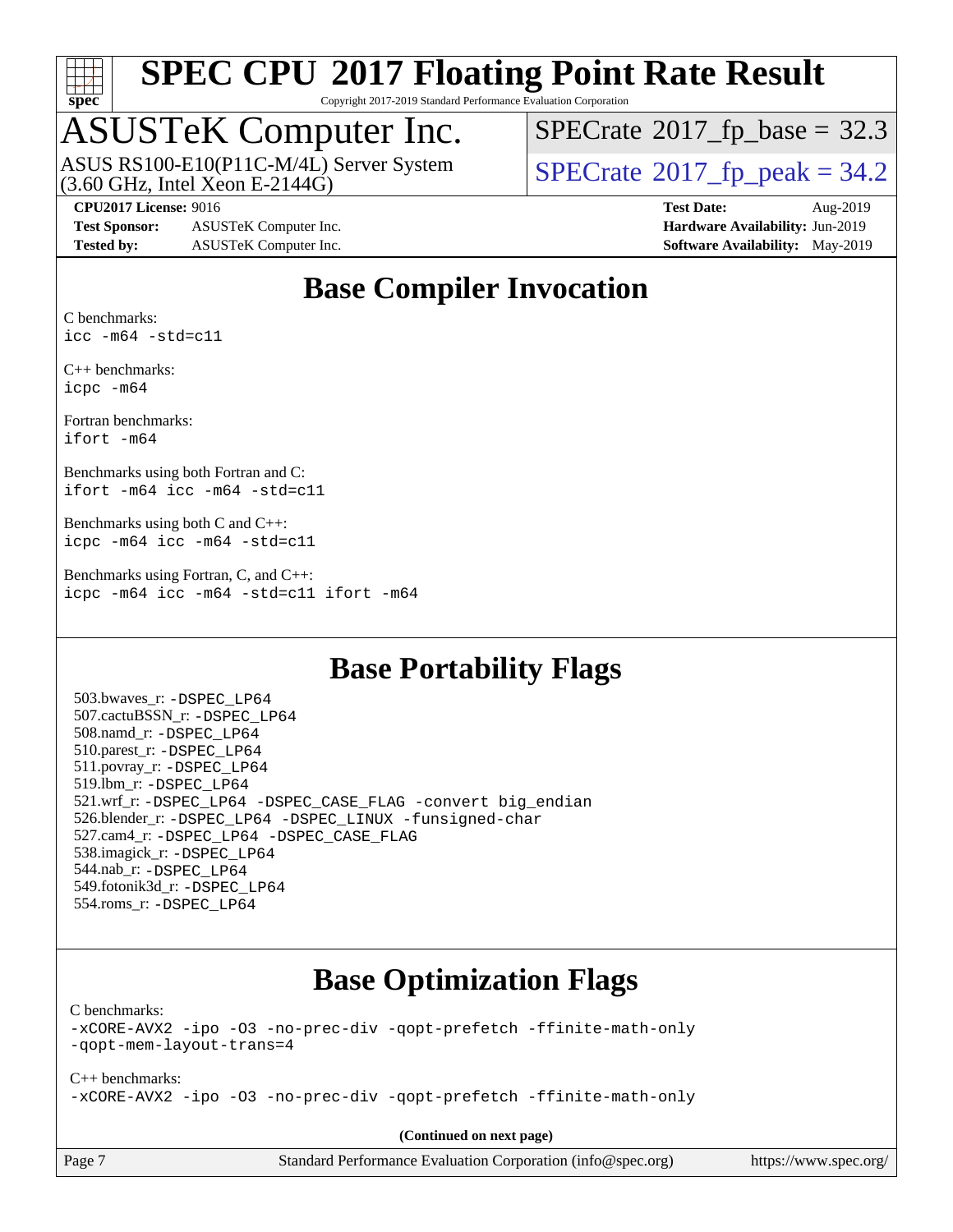

Copyright 2017-2019 Standard Performance Evaluation Corporation

## ASUSTeK Computer Inc.

(3.60 GHz, Intel Xeon E-2144G) ASUS RS100-E10(P11C-M/4L) Server System  $\vert$  [SPECrate](http://www.spec.org/auto/cpu2017/Docs/result-fields.html#SPECrate2017fppeak)®[2017\\_fp\\_peak = 3](http://www.spec.org/auto/cpu2017/Docs/result-fields.html#SPECrate2017fppeak)4.2

 $SPECTate@2017_fp\_base = 32.3$ 

**[Test Sponsor:](http://www.spec.org/auto/cpu2017/Docs/result-fields.html#TestSponsor)** ASUSTeK Computer Inc. **[Hardware Availability:](http://www.spec.org/auto/cpu2017/Docs/result-fields.html#HardwareAvailability)** Jun-2019 **[Tested by:](http://www.spec.org/auto/cpu2017/Docs/result-fields.html#Testedby)** ASUSTeK Computer Inc. **[Software Availability:](http://www.spec.org/auto/cpu2017/Docs/result-fields.html#SoftwareAvailability)** May-2019

**[CPU2017 License:](http://www.spec.org/auto/cpu2017/Docs/result-fields.html#CPU2017License)** 9016 **[Test Date:](http://www.spec.org/auto/cpu2017/Docs/result-fields.html#TestDate)** Aug-2019

## **[Base Optimization Flags \(Continued\)](http://www.spec.org/auto/cpu2017/Docs/result-fields.html#BaseOptimizationFlags)**

[C++ benchmarks](http://www.spec.org/auto/cpu2017/Docs/result-fields.html#CXXbenchmarks) (continued): [-qopt-mem-layout-trans=4](http://www.spec.org/cpu2017/results/res2019q3/cpu2017-20190826-17249.flags.html#user_CXXbase_f-qopt-mem-layout-trans_fa39e755916c150a61361b7846f310bcdf6f04e385ef281cadf3647acec3f0ae266d1a1d22d972a7087a248fd4e6ca390a3634700869573d231a252c784941a8)

### [Fortran benchmarks](http://www.spec.org/auto/cpu2017/Docs/result-fields.html#Fortranbenchmarks):

[-xCORE-AVX2](http://www.spec.org/cpu2017/results/res2019q3/cpu2017-20190826-17249.flags.html#user_FCbase_f-xCORE-AVX2) [-ipo](http://www.spec.org/cpu2017/results/res2019q3/cpu2017-20190826-17249.flags.html#user_FCbase_f-ipo) [-O3](http://www.spec.org/cpu2017/results/res2019q3/cpu2017-20190826-17249.flags.html#user_FCbase_f-O3) [-no-prec-div](http://www.spec.org/cpu2017/results/res2019q3/cpu2017-20190826-17249.flags.html#user_FCbase_f-no-prec-div) [-qopt-prefetch](http://www.spec.org/cpu2017/results/res2019q3/cpu2017-20190826-17249.flags.html#user_FCbase_f-qopt-prefetch) [-ffinite-math-only](http://www.spec.org/cpu2017/results/res2019q3/cpu2017-20190826-17249.flags.html#user_FCbase_f_finite_math_only_cb91587bd2077682c4b38af759c288ed7c732db004271a9512da14a4f8007909a5f1427ecbf1a0fb78ff2a814402c6114ac565ca162485bbcae155b5e4258871) [-qopt-mem-layout-trans=4](http://www.spec.org/cpu2017/results/res2019q3/cpu2017-20190826-17249.flags.html#user_FCbase_f-qopt-mem-layout-trans_fa39e755916c150a61361b7846f310bcdf6f04e385ef281cadf3647acec3f0ae266d1a1d22d972a7087a248fd4e6ca390a3634700869573d231a252c784941a8) [-auto](http://www.spec.org/cpu2017/results/res2019q3/cpu2017-20190826-17249.flags.html#user_FCbase_f-auto) [-nostandard-realloc-lhs](http://www.spec.org/cpu2017/results/res2019q3/cpu2017-20190826-17249.flags.html#user_FCbase_f_2003_std_realloc_82b4557e90729c0f113870c07e44d33d6f5a304b4f63d4c15d2d0f1fab99f5daaed73bdb9275d9ae411527f28b936061aa8b9c8f2d63842963b95c9dd6426b8a) [-align array32byte](http://www.spec.org/cpu2017/results/res2019q3/cpu2017-20190826-17249.flags.html#user_FCbase_align_array32byte_b982fe038af199962ba9a80c053b8342c548c85b40b8e86eb3cc33dee0d7986a4af373ac2d51c3f7cf710a18d62fdce2948f201cd044323541f22fc0fffc51b6)

[Benchmarks using both Fortran and C](http://www.spec.org/auto/cpu2017/Docs/result-fields.html#BenchmarksusingbothFortranandC):

[-xCORE-AVX2](http://www.spec.org/cpu2017/results/res2019q3/cpu2017-20190826-17249.flags.html#user_CC_FCbase_f-xCORE-AVX2) [-ipo](http://www.spec.org/cpu2017/results/res2019q3/cpu2017-20190826-17249.flags.html#user_CC_FCbase_f-ipo) [-O3](http://www.spec.org/cpu2017/results/res2019q3/cpu2017-20190826-17249.flags.html#user_CC_FCbase_f-O3) [-no-prec-div](http://www.spec.org/cpu2017/results/res2019q3/cpu2017-20190826-17249.flags.html#user_CC_FCbase_f-no-prec-div) [-qopt-prefetch](http://www.spec.org/cpu2017/results/res2019q3/cpu2017-20190826-17249.flags.html#user_CC_FCbase_f-qopt-prefetch) [-ffinite-math-only](http://www.spec.org/cpu2017/results/res2019q3/cpu2017-20190826-17249.flags.html#user_CC_FCbase_f_finite_math_only_cb91587bd2077682c4b38af759c288ed7c732db004271a9512da14a4f8007909a5f1427ecbf1a0fb78ff2a814402c6114ac565ca162485bbcae155b5e4258871) [-qopt-mem-layout-trans=4](http://www.spec.org/cpu2017/results/res2019q3/cpu2017-20190826-17249.flags.html#user_CC_FCbase_f-qopt-mem-layout-trans_fa39e755916c150a61361b7846f310bcdf6f04e385ef281cadf3647acec3f0ae266d1a1d22d972a7087a248fd4e6ca390a3634700869573d231a252c784941a8) [-auto](http://www.spec.org/cpu2017/results/res2019q3/cpu2017-20190826-17249.flags.html#user_CC_FCbase_f-auto) [-nostandard-realloc-lhs](http://www.spec.org/cpu2017/results/res2019q3/cpu2017-20190826-17249.flags.html#user_CC_FCbase_f_2003_std_realloc_82b4557e90729c0f113870c07e44d33d6f5a304b4f63d4c15d2d0f1fab99f5daaed73bdb9275d9ae411527f28b936061aa8b9c8f2d63842963b95c9dd6426b8a) [-align array32byte](http://www.spec.org/cpu2017/results/res2019q3/cpu2017-20190826-17249.flags.html#user_CC_FCbase_align_array32byte_b982fe038af199962ba9a80c053b8342c548c85b40b8e86eb3cc33dee0d7986a4af373ac2d51c3f7cf710a18d62fdce2948f201cd044323541f22fc0fffc51b6)

[Benchmarks using both C and C++](http://www.spec.org/auto/cpu2017/Docs/result-fields.html#BenchmarksusingbothCandCXX): [-xCORE-AVX2](http://www.spec.org/cpu2017/results/res2019q3/cpu2017-20190826-17249.flags.html#user_CC_CXXbase_f-xCORE-AVX2) [-ipo](http://www.spec.org/cpu2017/results/res2019q3/cpu2017-20190826-17249.flags.html#user_CC_CXXbase_f-ipo) [-O3](http://www.spec.org/cpu2017/results/res2019q3/cpu2017-20190826-17249.flags.html#user_CC_CXXbase_f-O3) [-no-prec-div](http://www.spec.org/cpu2017/results/res2019q3/cpu2017-20190826-17249.flags.html#user_CC_CXXbase_f-no-prec-div) [-qopt-prefetch](http://www.spec.org/cpu2017/results/res2019q3/cpu2017-20190826-17249.flags.html#user_CC_CXXbase_f-qopt-prefetch) [-ffinite-math-only](http://www.spec.org/cpu2017/results/res2019q3/cpu2017-20190826-17249.flags.html#user_CC_CXXbase_f_finite_math_only_cb91587bd2077682c4b38af759c288ed7c732db004271a9512da14a4f8007909a5f1427ecbf1a0fb78ff2a814402c6114ac565ca162485bbcae155b5e4258871) [-qopt-mem-layout-trans=4](http://www.spec.org/cpu2017/results/res2019q3/cpu2017-20190826-17249.flags.html#user_CC_CXXbase_f-qopt-mem-layout-trans_fa39e755916c150a61361b7846f310bcdf6f04e385ef281cadf3647acec3f0ae266d1a1d22d972a7087a248fd4e6ca390a3634700869573d231a252c784941a8)

[Benchmarks using Fortran, C, and C++:](http://www.spec.org/auto/cpu2017/Docs/result-fields.html#BenchmarksusingFortranCandCXX)

```
-xCORE-AVX2 -ipo -O3 -no-prec-div -qopt-prefetch -ffinite-math-only
-qopt-mem-layout-trans=4 -auto -nostandard-realloc-lhs
-align array32byte
```
## **[Peak Compiler Invocation](http://www.spec.org/auto/cpu2017/Docs/result-fields.html#PeakCompilerInvocation)**

[C benchmarks](http://www.spec.org/auto/cpu2017/Docs/result-fields.html#Cbenchmarks): [icc -m64 -std=c11](http://www.spec.org/cpu2017/results/res2019q3/cpu2017-20190826-17249.flags.html#user_CCpeak_intel_icc_64bit_c11_33ee0cdaae7deeeab2a9725423ba97205ce30f63b9926c2519791662299b76a0318f32ddfffdc46587804de3178b4f9328c46fa7c2b0cd779d7a61945c91cd35)

[C++ benchmarks:](http://www.spec.org/auto/cpu2017/Docs/result-fields.html#CXXbenchmarks) [icpc -m64](http://www.spec.org/cpu2017/results/res2019q3/cpu2017-20190826-17249.flags.html#user_CXXpeak_intel_icpc_64bit_4ecb2543ae3f1412ef961e0650ca070fec7b7afdcd6ed48761b84423119d1bf6bdf5cad15b44d48e7256388bc77273b966e5eb805aefd121eb22e9299b2ec9d9)

[Fortran benchmarks](http://www.spec.org/auto/cpu2017/Docs/result-fields.html#Fortranbenchmarks): [ifort -m64](http://www.spec.org/cpu2017/results/res2019q3/cpu2017-20190826-17249.flags.html#user_FCpeak_intel_ifort_64bit_24f2bb282fbaeffd6157abe4f878425411749daecae9a33200eee2bee2fe76f3b89351d69a8130dd5949958ce389cf37ff59a95e7a40d588e8d3a57e0c3fd751)

[Benchmarks using both Fortran and C](http://www.spec.org/auto/cpu2017/Docs/result-fields.html#BenchmarksusingbothFortranandC): [ifort -m64](http://www.spec.org/cpu2017/results/res2019q3/cpu2017-20190826-17249.flags.html#user_CC_FCpeak_intel_ifort_64bit_24f2bb282fbaeffd6157abe4f878425411749daecae9a33200eee2bee2fe76f3b89351d69a8130dd5949958ce389cf37ff59a95e7a40d588e8d3a57e0c3fd751) [icc -m64 -std=c11](http://www.spec.org/cpu2017/results/res2019q3/cpu2017-20190826-17249.flags.html#user_CC_FCpeak_intel_icc_64bit_c11_33ee0cdaae7deeeab2a9725423ba97205ce30f63b9926c2519791662299b76a0318f32ddfffdc46587804de3178b4f9328c46fa7c2b0cd779d7a61945c91cd35)

[Benchmarks using both C and C++](http://www.spec.org/auto/cpu2017/Docs/result-fields.html#BenchmarksusingbothCandCXX): [icpc -m64](http://www.spec.org/cpu2017/results/res2019q3/cpu2017-20190826-17249.flags.html#user_CC_CXXpeak_intel_icpc_64bit_4ecb2543ae3f1412ef961e0650ca070fec7b7afdcd6ed48761b84423119d1bf6bdf5cad15b44d48e7256388bc77273b966e5eb805aefd121eb22e9299b2ec9d9) [icc -m64 -std=c11](http://www.spec.org/cpu2017/results/res2019q3/cpu2017-20190826-17249.flags.html#user_CC_CXXpeak_intel_icc_64bit_c11_33ee0cdaae7deeeab2a9725423ba97205ce30f63b9926c2519791662299b76a0318f32ddfffdc46587804de3178b4f9328c46fa7c2b0cd779d7a61945c91cd35)

```
Benchmarks using Fortran, C, and C++: 
icpc -m64 icc -m64 -std=c11 ifort -m64
```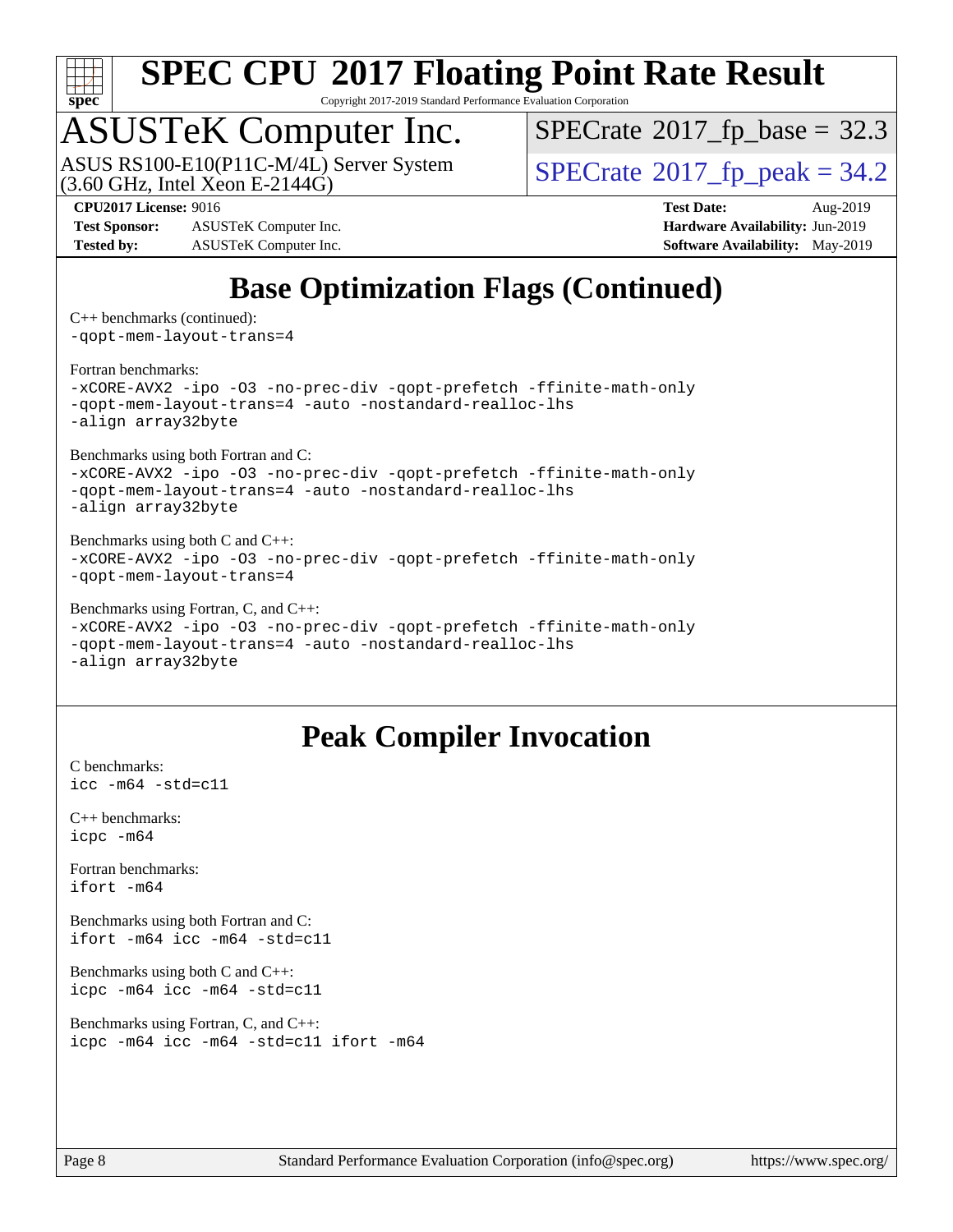

Copyright 2017-2019 Standard Performance Evaluation Corporation

## ASUSTeK Computer Inc.

(3.60 GHz, Intel Xeon E-2144G) ASUS RS100-E10(P11C-M/4L) Server System  $\vert$  [SPECrate](http://www.spec.org/auto/cpu2017/Docs/result-fields.html#SPECrate2017fppeak)®[2017\\_fp\\_peak = 3](http://www.spec.org/auto/cpu2017/Docs/result-fields.html#SPECrate2017fppeak)4.2

 $SPECTate@2017_fp\_base = 32.3$ 

**[Test Sponsor:](http://www.spec.org/auto/cpu2017/Docs/result-fields.html#TestSponsor)** ASUSTeK Computer Inc. **[Hardware Availability:](http://www.spec.org/auto/cpu2017/Docs/result-fields.html#HardwareAvailability)** Jun-2019 **[Tested by:](http://www.spec.org/auto/cpu2017/Docs/result-fields.html#Testedby)** ASUSTeK Computer Inc. **[Software Availability:](http://www.spec.org/auto/cpu2017/Docs/result-fields.html#SoftwareAvailability)** May-2019

**[CPU2017 License:](http://www.spec.org/auto/cpu2017/Docs/result-fields.html#CPU2017License)** 9016 **[Test Date:](http://www.spec.org/auto/cpu2017/Docs/result-fields.html#TestDate)** Aug-2019

## **[Peak Portability Flags](http://www.spec.org/auto/cpu2017/Docs/result-fields.html#PeakPortabilityFlags)**

Same as Base Portability Flags

## **[Peak Optimization Flags](http://www.spec.org/auto/cpu2017/Docs/result-fields.html#PeakOptimizationFlags)**

[C benchmarks](http://www.spec.org/auto/cpu2017/Docs/result-fields.html#Cbenchmarks):

 519.lbm\_r: [-prof-gen](http://www.spec.org/cpu2017/results/res2019q3/cpu2017-20190826-17249.flags.html#user_peakPASS1_CFLAGSPASS1_LDFLAGS519_lbm_r_prof_gen_5aa4926d6013ddb2a31985c654b3eb18169fc0c6952a63635c234f711e6e63dd76e94ad52365559451ec499a2cdb89e4dc58ba4c67ef54ca681ffbe1461d6b36)(pass 1) [-prof-use](http://www.spec.org/cpu2017/results/res2019q3/cpu2017-20190826-17249.flags.html#user_peakPASS2_CFLAGSPASS2_LDFLAGS519_lbm_r_prof_use_1a21ceae95f36a2b53c25747139a6c16ca95bd9def2a207b4f0849963b97e94f5260e30a0c64f4bb623698870e679ca08317ef8150905d41bd88c6f78df73f19)(pass 2) [-ipo](http://www.spec.org/cpu2017/results/res2019q3/cpu2017-20190826-17249.flags.html#user_peakPASS1_COPTIMIZEPASS2_COPTIMIZE519_lbm_r_f-ipo) [-xCORE-AVX2](http://www.spec.org/cpu2017/results/res2019q3/cpu2017-20190826-17249.flags.html#user_peakPASS2_COPTIMIZE519_lbm_r_f-xCORE-AVX2) [-O3](http://www.spec.org/cpu2017/results/res2019q3/cpu2017-20190826-17249.flags.html#user_peakPASS1_COPTIMIZEPASS2_COPTIMIZE519_lbm_r_f-O3) [-no-prec-div](http://www.spec.org/cpu2017/results/res2019q3/cpu2017-20190826-17249.flags.html#user_peakPASS1_COPTIMIZEPASS2_COPTIMIZE519_lbm_r_f-no-prec-div) [-qopt-prefetch](http://www.spec.org/cpu2017/results/res2019q3/cpu2017-20190826-17249.flags.html#user_peakPASS1_COPTIMIZEPASS2_COPTIMIZE519_lbm_r_f-qopt-prefetch) [-ffinite-math-only](http://www.spec.org/cpu2017/results/res2019q3/cpu2017-20190826-17249.flags.html#user_peakPASS1_COPTIMIZEPASS2_COPTIMIZE519_lbm_r_f_finite_math_only_cb91587bd2077682c4b38af759c288ed7c732db004271a9512da14a4f8007909a5f1427ecbf1a0fb78ff2a814402c6114ac565ca162485bbcae155b5e4258871) [-qopt-mem-layout-trans=4](http://www.spec.org/cpu2017/results/res2019q3/cpu2017-20190826-17249.flags.html#user_peakPASS1_COPTIMIZEPASS2_COPTIMIZE519_lbm_r_f-qopt-mem-layout-trans_fa39e755916c150a61361b7846f310bcdf6f04e385ef281cadf3647acec3f0ae266d1a1d22d972a7087a248fd4e6ca390a3634700869573d231a252c784941a8)

 538.imagick\_r: [-xCORE-AVX2](http://www.spec.org/cpu2017/results/res2019q3/cpu2017-20190826-17249.flags.html#user_peakCOPTIMIZE538_imagick_r_f-xCORE-AVX2) [-ipo](http://www.spec.org/cpu2017/results/res2019q3/cpu2017-20190826-17249.flags.html#user_peakCOPTIMIZE538_imagick_r_f-ipo) [-O3](http://www.spec.org/cpu2017/results/res2019q3/cpu2017-20190826-17249.flags.html#user_peakCOPTIMIZE538_imagick_r_f-O3) [-no-prec-div](http://www.spec.org/cpu2017/results/res2019q3/cpu2017-20190826-17249.flags.html#user_peakCOPTIMIZE538_imagick_r_f-no-prec-div) [-qopt-prefetch](http://www.spec.org/cpu2017/results/res2019q3/cpu2017-20190826-17249.flags.html#user_peakCOPTIMIZE538_imagick_r_f-qopt-prefetch) [-ffinite-math-only](http://www.spec.org/cpu2017/results/res2019q3/cpu2017-20190826-17249.flags.html#user_peakCOPTIMIZE538_imagick_r_f_finite_math_only_cb91587bd2077682c4b38af759c288ed7c732db004271a9512da14a4f8007909a5f1427ecbf1a0fb78ff2a814402c6114ac565ca162485bbcae155b5e4258871) [-qopt-mem-layout-trans=4](http://www.spec.org/cpu2017/results/res2019q3/cpu2017-20190826-17249.flags.html#user_peakCOPTIMIZE538_imagick_r_f-qopt-mem-layout-trans_fa39e755916c150a61361b7846f310bcdf6f04e385ef281cadf3647acec3f0ae266d1a1d22d972a7087a248fd4e6ca390a3634700869573d231a252c784941a8)

544.nab\_r: Same as 538.imagick\_r

[C++ benchmarks:](http://www.spec.org/auto/cpu2017/Docs/result-fields.html#CXXbenchmarks)

```
 508.namd_r: -prof-gen(pass 1) -prof-use(pass 2) -ipo -xCORE-AVX2 -O3
-no-prec-div -qopt-prefetch -ffinite-math-only
-qopt-mem-layout-trans=4
```
 510.parest\_r: [-xCORE-AVX2](http://www.spec.org/cpu2017/results/res2019q3/cpu2017-20190826-17249.flags.html#user_peakCXXOPTIMIZE510_parest_r_f-xCORE-AVX2) [-ipo](http://www.spec.org/cpu2017/results/res2019q3/cpu2017-20190826-17249.flags.html#user_peakCXXOPTIMIZE510_parest_r_f-ipo) [-O3](http://www.spec.org/cpu2017/results/res2019q3/cpu2017-20190826-17249.flags.html#user_peakCXXOPTIMIZE510_parest_r_f-O3) [-no-prec-div](http://www.spec.org/cpu2017/results/res2019q3/cpu2017-20190826-17249.flags.html#user_peakCXXOPTIMIZE510_parest_r_f-no-prec-div) [-qopt-prefetch](http://www.spec.org/cpu2017/results/res2019q3/cpu2017-20190826-17249.flags.html#user_peakCXXOPTIMIZE510_parest_r_f-qopt-prefetch) [-ffinite-math-only](http://www.spec.org/cpu2017/results/res2019q3/cpu2017-20190826-17249.flags.html#user_peakCXXOPTIMIZE510_parest_r_f_finite_math_only_cb91587bd2077682c4b38af759c288ed7c732db004271a9512da14a4f8007909a5f1427ecbf1a0fb78ff2a814402c6114ac565ca162485bbcae155b5e4258871) [-qopt-mem-layout-trans=4](http://www.spec.org/cpu2017/results/res2019q3/cpu2017-20190826-17249.flags.html#user_peakCXXOPTIMIZE510_parest_r_f-qopt-mem-layout-trans_fa39e755916c150a61361b7846f310bcdf6f04e385ef281cadf3647acec3f0ae266d1a1d22d972a7087a248fd4e6ca390a3634700869573d231a252c784941a8)

[Fortran benchmarks](http://www.spec.org/auto/cpu2017/Docs/result-fields.html#Fortranbenchmarks):

 503.bwaves\_r: [-xCORE-AVX2](http://www.spec.org/cpu2017/results/res2019q3/cpu2017-20190826-17249.flags.html#user_peakFOPTIMIZE503_bwaves_r_f-xCORE-AVX2) [-ipo](http://www.spec.org/cpu2017/results/res2019q3/cpu2017-20190826-17249.flags.html#user_peakFOPTIMIZE503_bwaves_r_f-ipo) [-O3](http://www.spec.org/cpu2017/results/res2019q3/cpu2017-20190826-17249.flags.html#user_peakFOPTIMIZE503_bwaves_r_f-O3) [-no-prec-div](http://www.spec.org/cpu2017/results/res2019q3/cpu2017-20190826-17249.flags.html#user_peakFOPTIMIZE503_bwaves_r_f-no-prec-div) [-qopt-prefetch](http://www.spec.org/cpu2017/results/res2019q3/cpu2017-20190826-17249.flags.html#user_peakFOPTIMIZE503_bwaves_r_f-qopt-prefetch) [-ffinite-math-only](http://www.spec.org/cpu2017/results/res2019q3/cpu2017-20190826-17249.flags.html#user_peakFOPTIMIZE503_bwaves_r_f_finite_math_only_cb91587bd2077682c4b38af759c288ed7c732db004271a9512da14a4f8007909a5f1427ecbf1a0fb78ff2a814402c6114ac565ca162485bbcae155b5e4258871) [-qopt-mem-layout-trans=4](http://www.spec.org/cpu2017/results/res2019q3/cpu2017-20190826-17249.flags.html#user_peakFOPTIMIZE503_bwaves_r_f-qopt-mem-layout-trans_fa39e755916c150a61361b7846f310bcdf6f04e385ef281cadf3647acec3f0ae266d1a1d22d972a7087a248fd4e6ca390a3634700869573d231a252c784941a8) [-auto](http://www.spec.org/cpu2017/results/res2019q3/cpu2017-20190826-17249.flags.html#user_peakFOPTIMIZE503_bwaves_r_f-auto) [-nostandard-realloc-lhs](http://www.spec.org/cpu2017/results/res2019q3/cpu2017-20190826-17249.flags.html#user_peakEXTRA_FOPTIMIZE503_bwaves_r_f_2003_std_realloc_82b4557e90729c0f113870c07e44d33d6f5a304b4f63d4c15d2d0f1fab99f5daaed73bdb9275d9ae411527f28b936061aa8b9c8f2d63842963b95c9dd6426b8a) [-align array32byte](http://www.spec.org/cpu2017/results/res2019q3/cpu2017-20190826-17249.flags.html#user_peakEXTRA_FOPTIMIZE503_bwaves_r_align_array32byte_b982fe038af199962ba9a80c053b8342c548c85b40b8e86eb3cc33dee0d7986a4af373ac2d51c3f7cf710a18d62fdce2948f201cd044323541f22fc0fffc51b6)

549.fotonik3d\_r: Same as 503.bwaves\_r

 554.roms\_r: [-prof-gen](http://www.spec.org/cpu2017/results/res2019q3/cpu2017-20190826-17249.flags.html#user_peakPASS1_FFLAGSPASS1_LDFLAGS554_roms_r_prof_gen_5aa4926d6013ddb2a31985c654b3eb18169fc0c6952a63635c234f711e6e63dd76e94ad52365559451ec499a2cdb89e4dc58ba4c67ef54ca681ffbe1461d6b36)(pass 1) [-prof-use](http://www.spec.org/cpu2017/results/res2019q3/cpu2017-20190826-17249.flags.html#user_peakPASS2_FFLAGSPASS2_LDFLAGS554_roms_r_prof_use_1a21ceae95f36a2b53c25747139a6c16ca95bd9def2a207b4f0849963b97e94f5260e30a0c64f4bb623698870e679ca08317ef8150905d41bd88c6f78df73f19)(pass 2) [-ipo](http://www.spec.org/cpu2017/results/res2019q3/cpu2017-20190826-17249.flags.html#user_peakPASS1_FOPTIMIZEPASS2_FOPTIMIZE554_roms_r_f-ipo) [-xCORE-AVX2](http://www.spec.org/cpu2017/results/res2019q3/cpu2017-20190826-17249.flags.html#user_peakPASS2_FOPTIMIZE554_roms_r_f-xCORE-AVX2) [-O3](http://www.spec.org/cpu2017/results/res2019q3/cpu2017-20190826-17249.flags.html#user_peakPASS1_FOPTIMIZEPASS2_FOPTIMIZE554_roms_r_f-O3) [-no-prec-div](http://www.spec.org/cpu2017/results/res2019q3/cpu2017-20190826-17249.flags.html#user_peakPASS1_FOPTIMIZEPASS2_FOPTIMIZE554_roms_r_f-no-prec-div) [-qopt-prefetch](http://www.spec.org/cpu2017/results/res2019q3/cpu2017-20190826-17249.flags.html#user_peakPASS1_FOPTIMIZEPASS2_FOPTIMIZE554_roms_r_f-qopt-prefetch) [-ffinite-math-only](http://www.spec.org/cpu2017/results/res2019q3/cpu2017-20190826-17249.flags.html#user_peakPASS1_FOPTIMIZEPASS2_FOPTIMIZE554_roms_r_f_finite_math_only_cb91587bd2077682c4b38af759c288ed7c732db004271a9512da14a4f8007909a5f1427ecbf1a0fb78ff2a814402c6114ac565ca162485bbcae155b5e4258871) [-qopt-mem-layout-trans=4](http://www.spec.org/cpu2017/results/res2019q3/cpu2017-20190826-17249.flags.html#user_peakPASS1_FOPTIMIZEPASS2_FOPTIMIZE554_roms_r_f-qopt-mem-layout-trans_fa39e755916c150a61361b7846f310bcdf6f04e385ef281cadf3647acec3f0ae266d1a1d22d972a7087a248fd4e6ca390a3634700869573d231a252c784941a8) [-auto](http://www.spec.org/cpu2017/results/res2019q3/cpu2017-20190826-17249.flags.html#user_peakPASS2_FOPTIMIZE554_roms_r_f-auto) [-nostandard-realloc-lhs](http://www.spec.org/cpu2017/results/res2019q3/cpu2017-20190826-17249.flags.html#user_peakEXTRA_FOPTIMIZE554_roms_r_f_2003_std_realloc_82b4557e90729c0f113870c07e44d33d6f5a304b4f63d4c15d2d0f1fab99f5daaed73bdb9275d9ae411527f28b936061aa8b9c8f2d63842963b95c9dd6426b8a) [-align array32byte](http://www.spec.org/cpu2017/results/res2019q3/cpu2017-20190826-17249.flags.html#user_peakEXTRA_FOPTIMIZE554_roms_r_align_array32byte_b982fe038af199962ba9a80c053b8342c548c85b40b8e86eb3cc33dee0d7986a4af373ac2d51c3f7cf710a18d62fdce2948f201cd044323541f22fc0fffc51b6)

[Benchmarks using both Fortran and C](http://www.spec.org/auto/cpu2017/Docs/result-fields.html#BenchmarksusingbothFortranandC):

```
-prof-gen(pass 1) -prof-use(pass 2) -ipo -xCORE-AVX2 -O3
-no-prec-div -qopt-prefetch -ffinite-math-only
-qopt-mem-layout-trans=4 -auto -nostandard-realloc-lhs
-align array32byte
```
**(Continued on next page)**